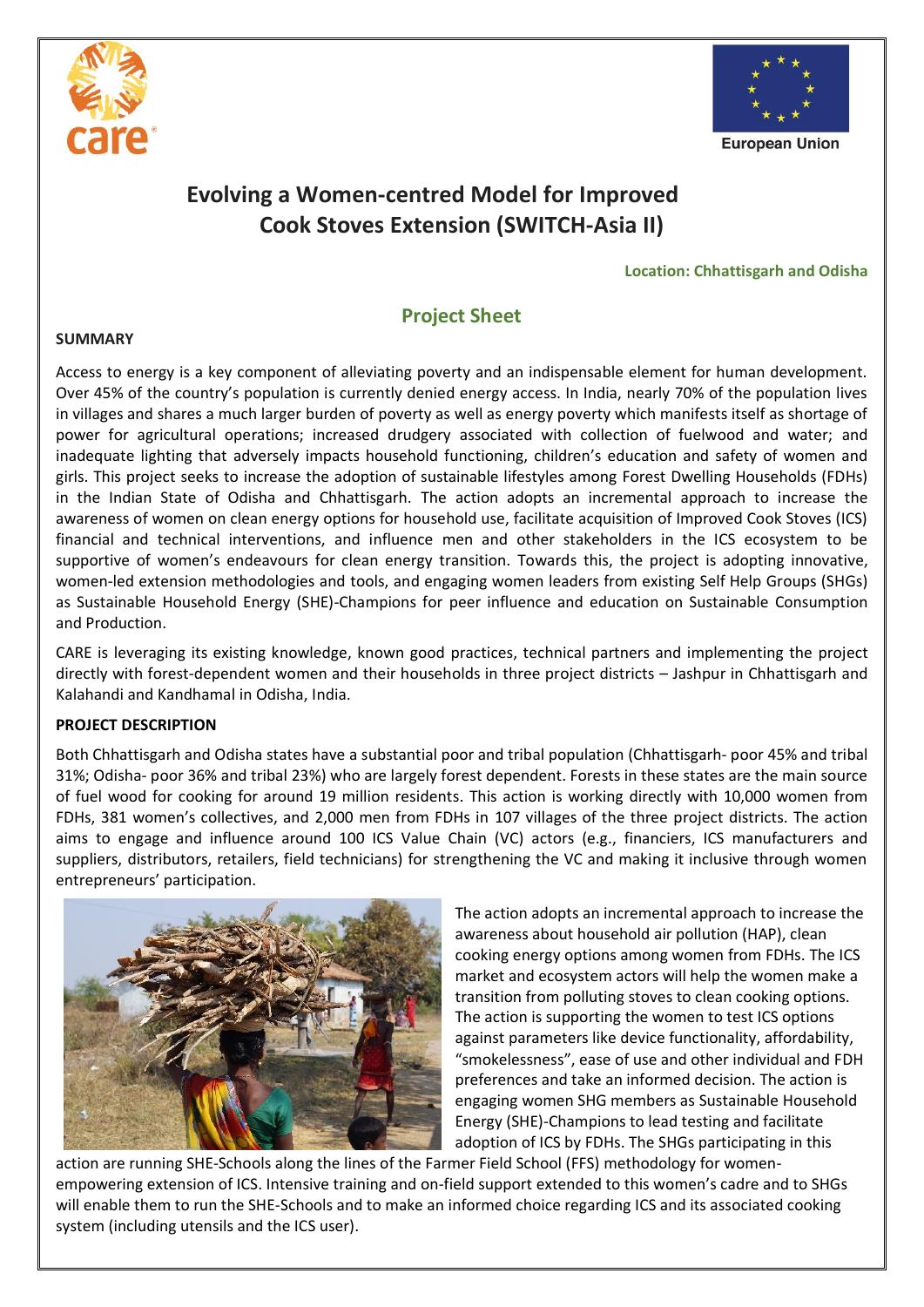The action works with village level actors and institutions (like school teachers and the Gram Sabhas), and government functionaries from relevant departments (viz. Forest Department, Rural Development Department) at the district and State levels, to create a favourable environment for ICS adoption. Another level of engagement will be with Government of India (GoI) agencies such as the Chhattisgarh Renewable Energy Development Agency (CREDA) and Odisha Renewable Energy Development Agency (OREDA), and flagship programmes like the new *Unnat Chulha Abhiyan* (UCA) to inform the policy and institutional environment through policy briefs and consultations. The action will learn from and contribute to the global household cooking energy discourse by publishing articles and discussion papers and networking with agencies like GIZ, Practical Action, and the Global Alliance for Clean Cook stoves (GACC).

The action addresses four key constraints that hamper sustained ICS adoption – **awareness, availability, access and affordability** – by building women users' capabilities and capacities, working with men and other actors who influence adoption, and strengthening the ICS VC. Adoption of participatory approach to problem analysis, solution testing, adoption and dissemination ensures that there is greater buy-in and ownership of the promoted ICS solutions among users as well as other ICS VC actors, both public and private. Concurrent and participatory monitoring enables CARE India to generate evidence for informing the evolving extension model. The resulting women-centred extension model is being documented and disseminated widely among different ICS stakeholders to promote adoption of ICS at scale.

## **OBJECTIVES**

*The overall objective of the proposed action is to promote sustainable adoption of Improved Cook Stoves (ICS) as a clean cooking energy solution among forest-dependent households (FDH), through a combination of capacity building, collectivization, market development, and multi-stakeholder engagement actions, resulting in 10,000*  women from FDHs using ICS and developing a sustainable ICS adoption model for replication among 800 million rural *households in the country who use traditional and polluting cook stoves. The specific objectives are:*

- *. The specific objectives are:*
	- *SO1: Capacitate 10,000 women from FDHs to adopt ICS as a clean cooking energy option*
	- *SO2: Develop an enabling and supportive environment for women and their households to make clean cooking energy transition*
	- *SO3: Promote adoption of ICS at scale*

## **KEY APPROACHES**

Key approaches of the action include:

- Collectivisation
- Inclusive ICS VC promotion (including Women's Entrepreneurship Development)
- Participatory Extension through innovative SHE-Schools, modelled on FFS approach

## **EXPECTED RESULTS**

- Women from FDHs have identified ICS options to suit their needs, by price and design
- Women from project villages take and inform household decision to procure and use ICS
- Men and key ICS supply chain stakeholders become sensitive and respond to women's needs for appropriate cooking solutions
- ICS Value Chain becomes strong and inclusive
- A women-centred model for clean energy transition by poor, FDHs documented and disseminated for wider replication

## **MEASURING CHANGE**

Under this project, progress along specific indicators will be tracked by CARE through baseline, end line, and periodic KAP studies.